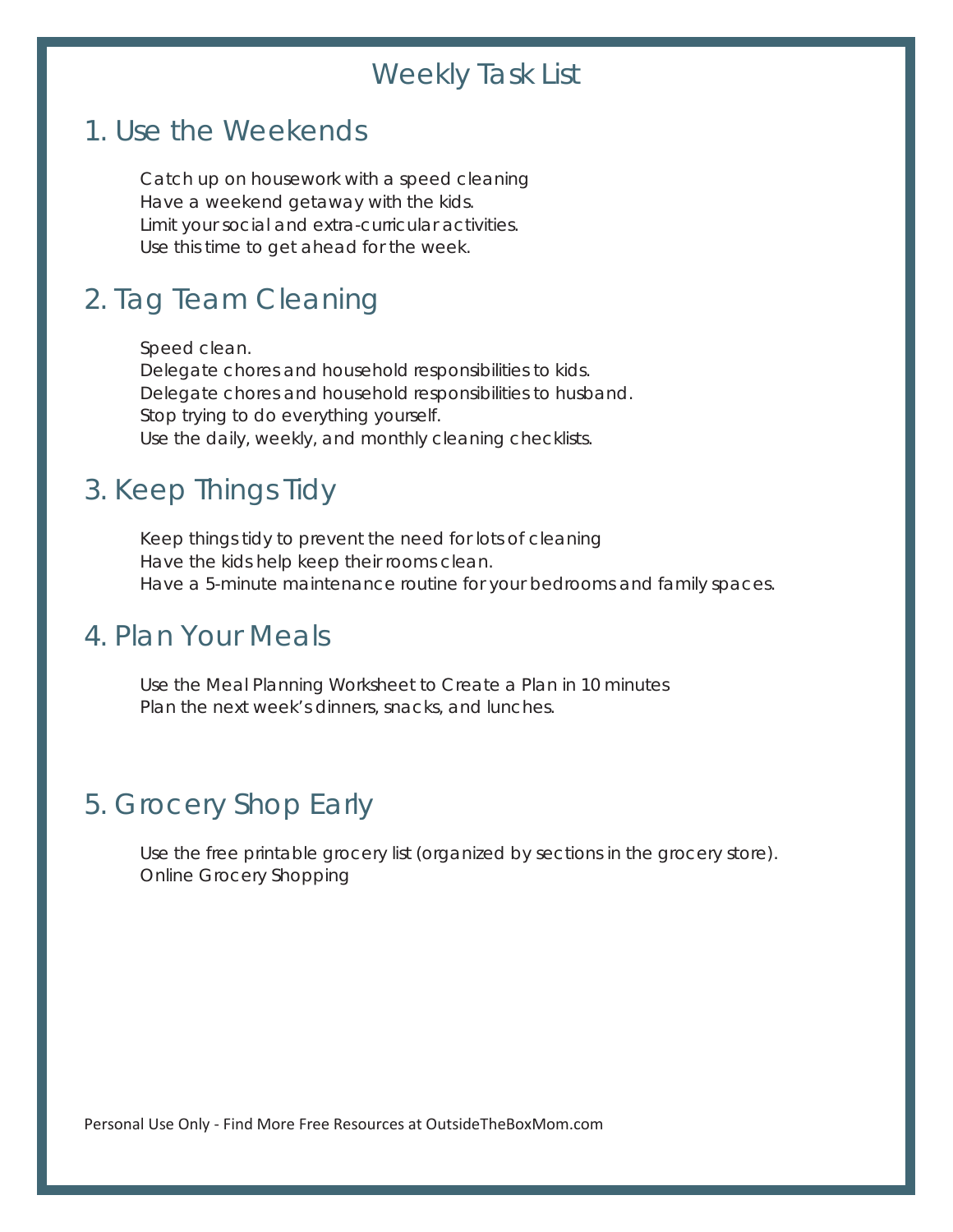# Weekly Task List(cont.)

# 6. Prioritize Family Time

 Prioritize quality family time Set aside time for doing special things together.

# 7. Batch Cook

Batch or bulk cooking multiplies your efforts and leaves you prepared for many meals.

| Item $#1$  |  |
|------------|--|
| Item $#2$  |  |
| Item $#3_$ |  |

# 8. Prep for the Week

 Wash and chop fruits and veggies when you bring them home from the grocery store. Think about things you have to do every day and how you could only do it once a week.

- o Laying out kids' clothes
- o Prepping snack bags
- o Ironing

# 9. Have Date Night

 Make it a priority Decide How Often to Have Date Night and Stick to It Budget for Date Night Make It Easy To Figure Out Where To Go Try Out Date Night Conversation Starters

# 10. Take Care of You

 Exercise Carve out me time Enjoy a hobby Hang out with your Mom Friends Hide!

Personal Use Only - Find More Free Resources at OutsideTheBoxMom.com